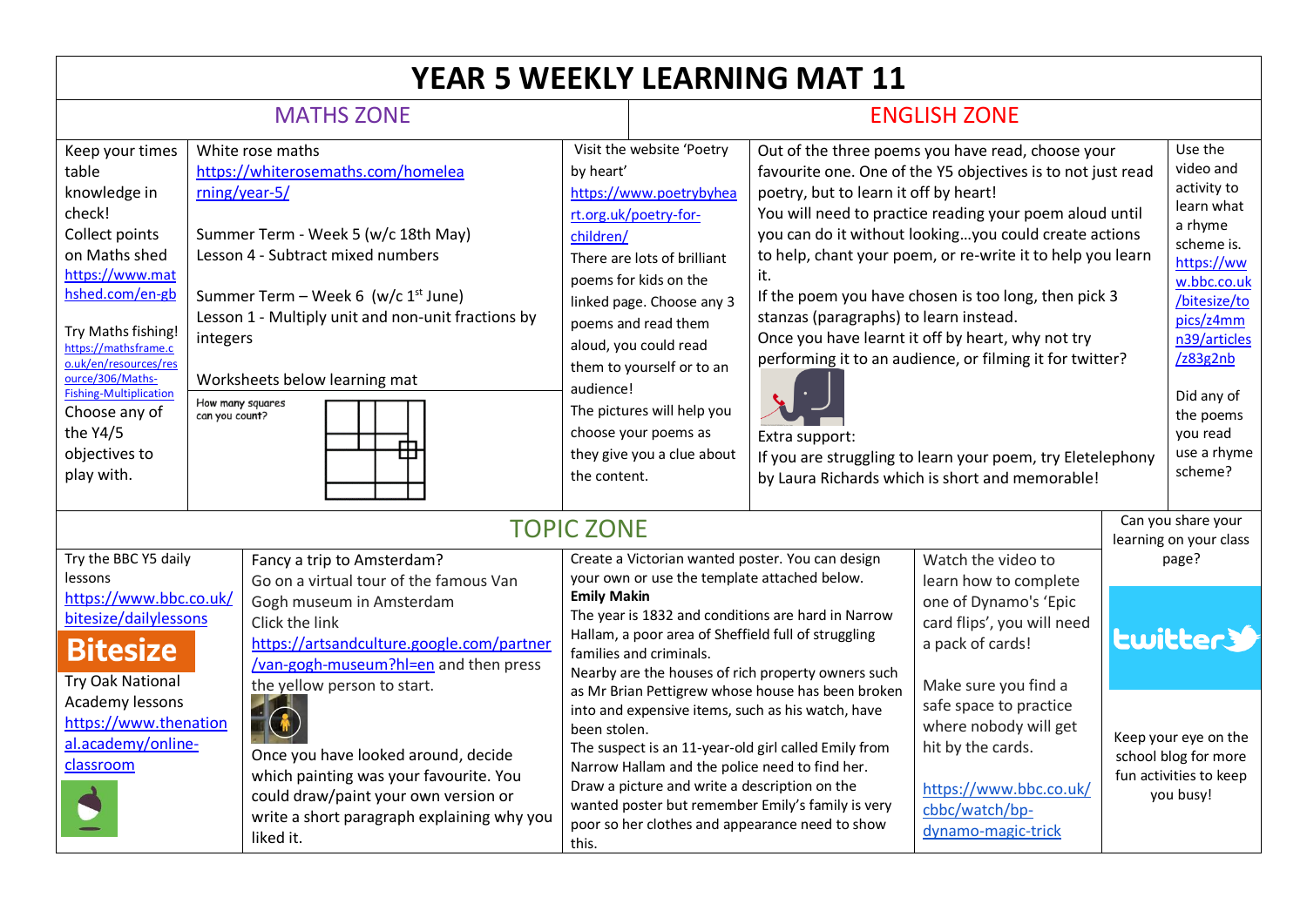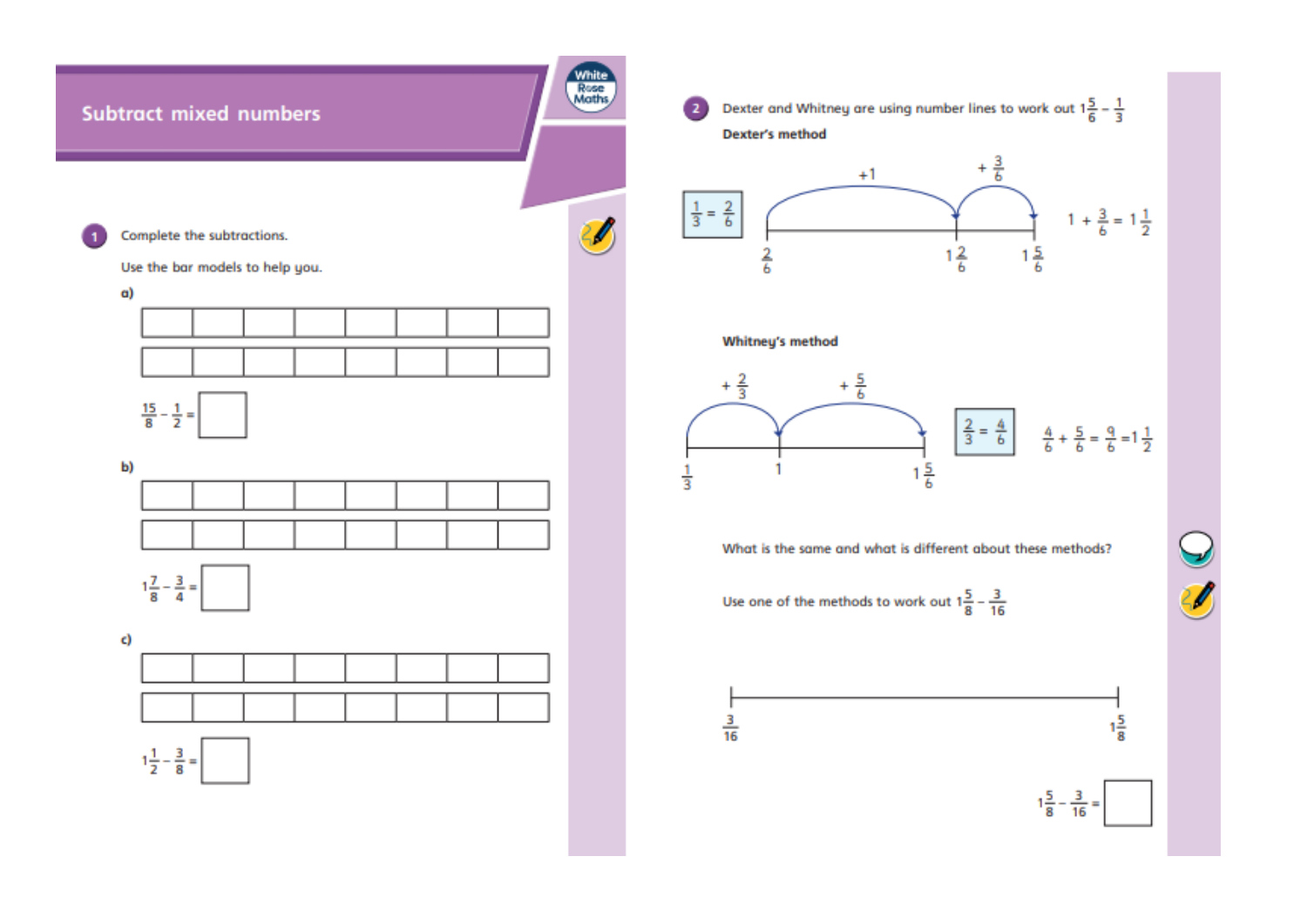

Find three different ways to complete the calculation.

51



Are there any other ways to complete this calculation?

Three children take part in throwing competitions.

Here is the table of results.

|               | Javelin           | Shot Put          | <b>Discus</b>      |
|---------------|-------------------|-------------------|--------------------|
| <b>Dexter</b> | $15\frac{1}{4}$ m | $7\frac{5}{12}$ m |                    |
| Amir          | $13\frac{3}{8}$ m |                   | $12\frac{7}{8}$ m  |
| Annie         |                   | 9 <sub>m</sub>    | $11\frac{5}{12}$ m |

Use the clues to complete the table.

- Annie's javelin throw is  $\frac{11}{12}$  m less than Dexter's.
- Amir's shot put throw is  $\frac{3}{4}$  m less than Annie's.
- Dexter's discus throw is  $\frac{1}{2}$  m less than Amir's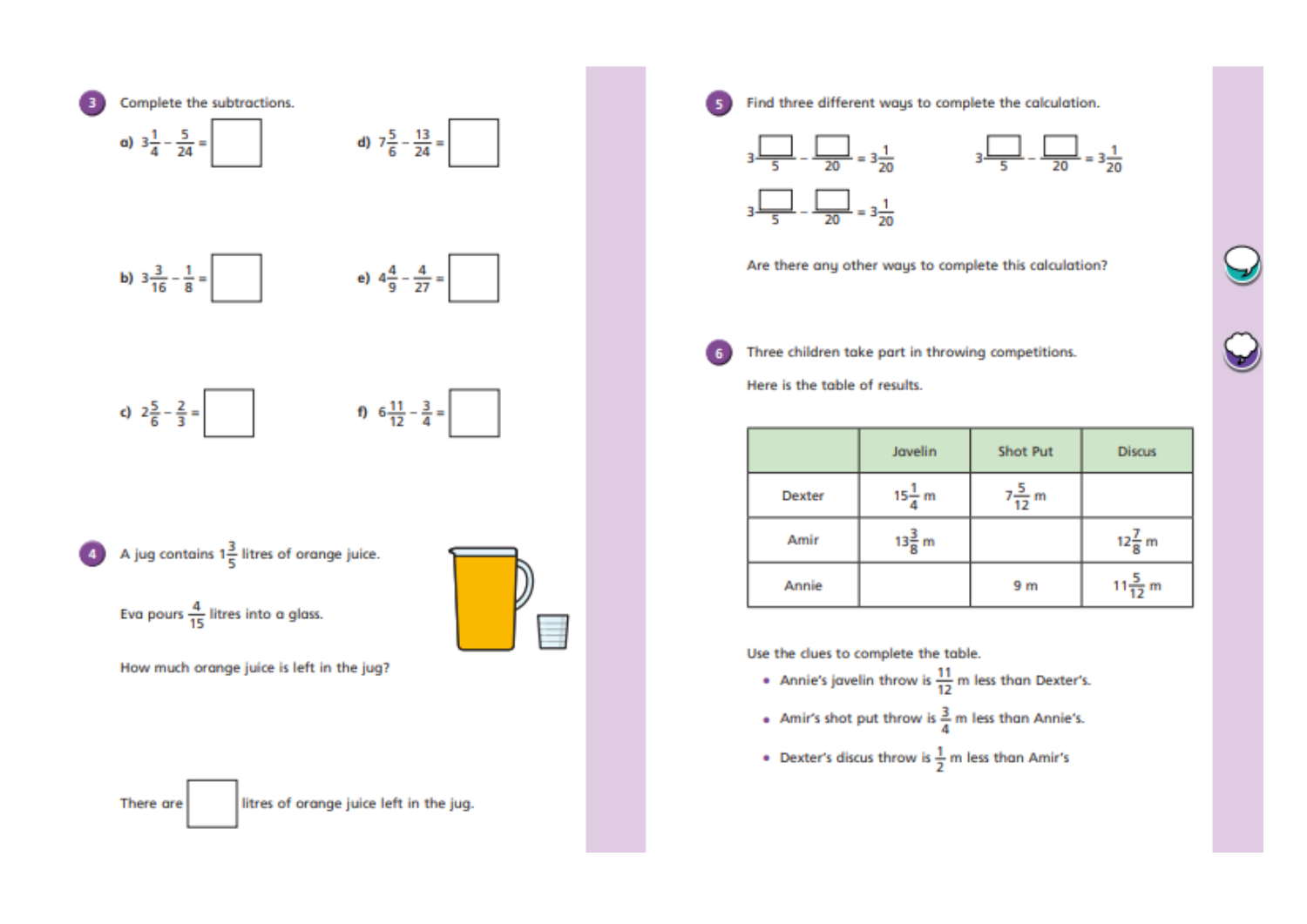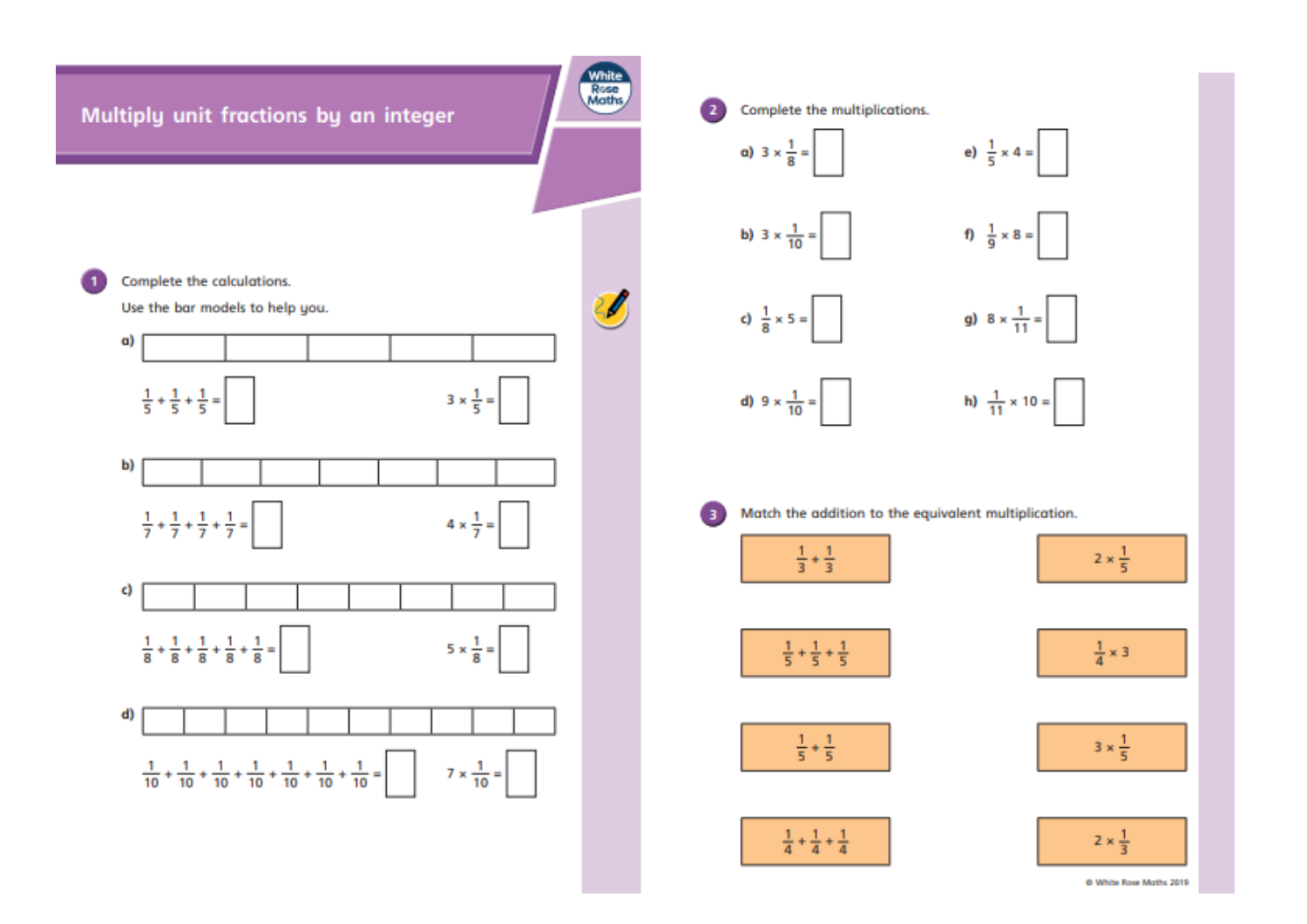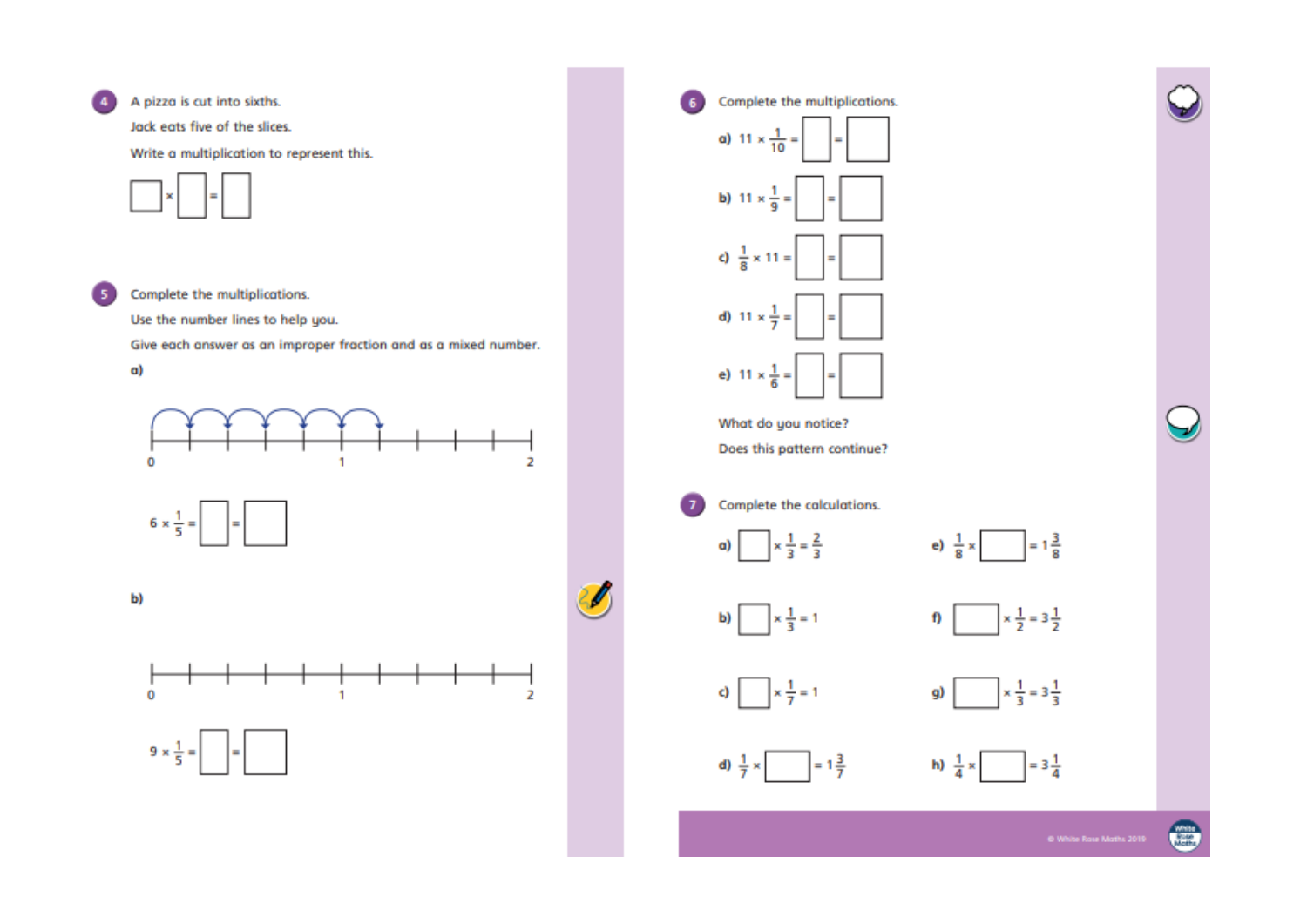

@ White Rose Maths 2019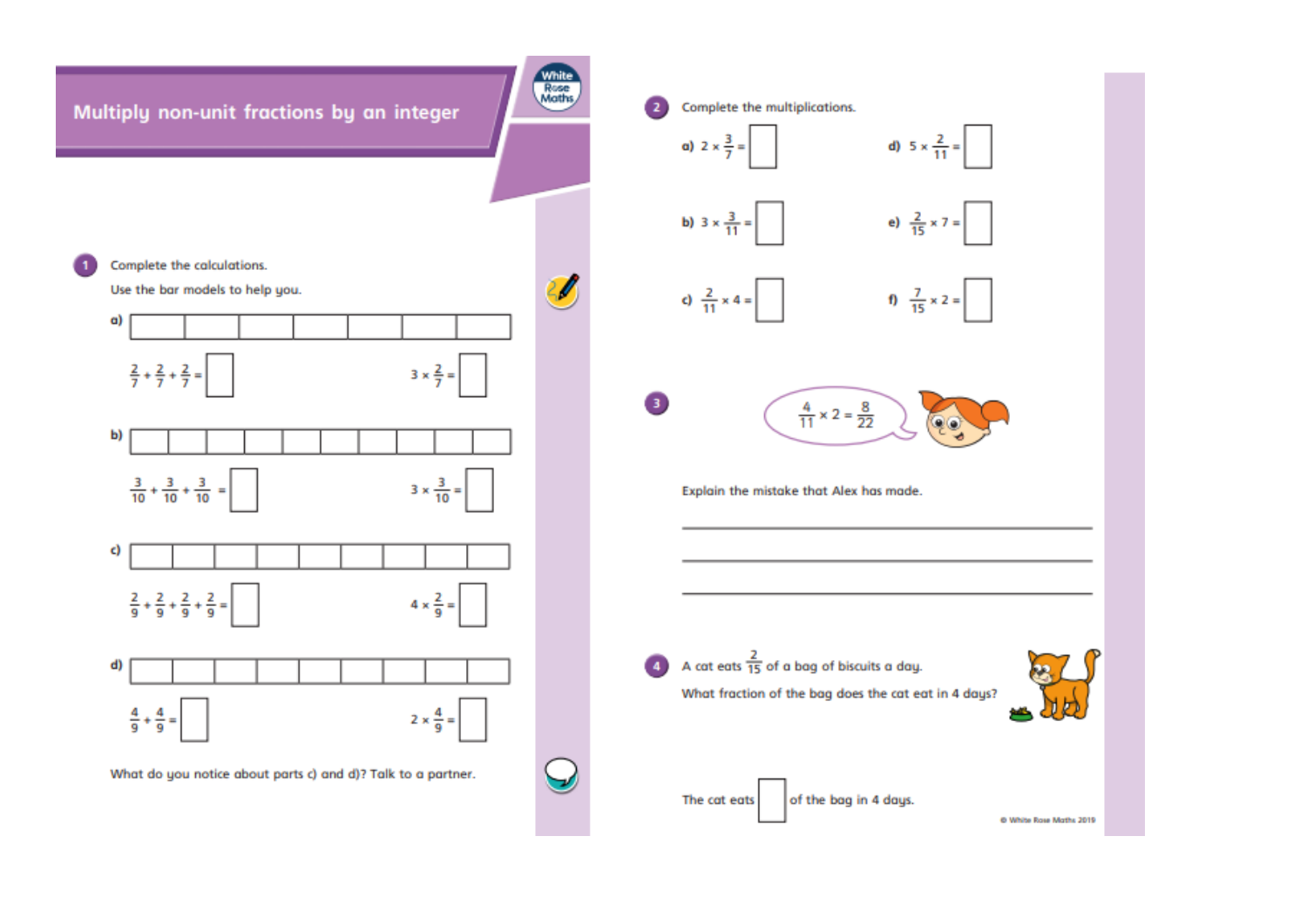Complete the multiplications. Complete the multiplications. 6 5 Use the number lines to help you. a)  $5 \times \frac{2}{3}$ Give each answer as an improper fraction and as a mixed number. a) b)  $4 \times \frac{4}{5}$  $rac{2}{7}$ c)  $x 11 =$  $\overline{2}$  $\Omega$ R  $4 \times \frac{7}{9} =$ <sup>1</sup> d)  $3 \times \frac{3}{4}$ e)  $17 \times \frac{2}{11}$ b) f) Describe the pattern you can see in the answers. g) What could the next multiplication in the pattern be? Write two possible options.  $\Omega$  $\overline{2}$ 3  $4 \times \frac{3}{5} =$  $\overline{1}$ Here are some digit cards. c) 3 5  $\overline{7}$  $\mathbf{1}$ Use the digit cards to complete the multiplication.  $15$  $\mathbf 0$  $\overline{2}$ 3 1  $3 \times \frac{4}{5} =$ 

**White**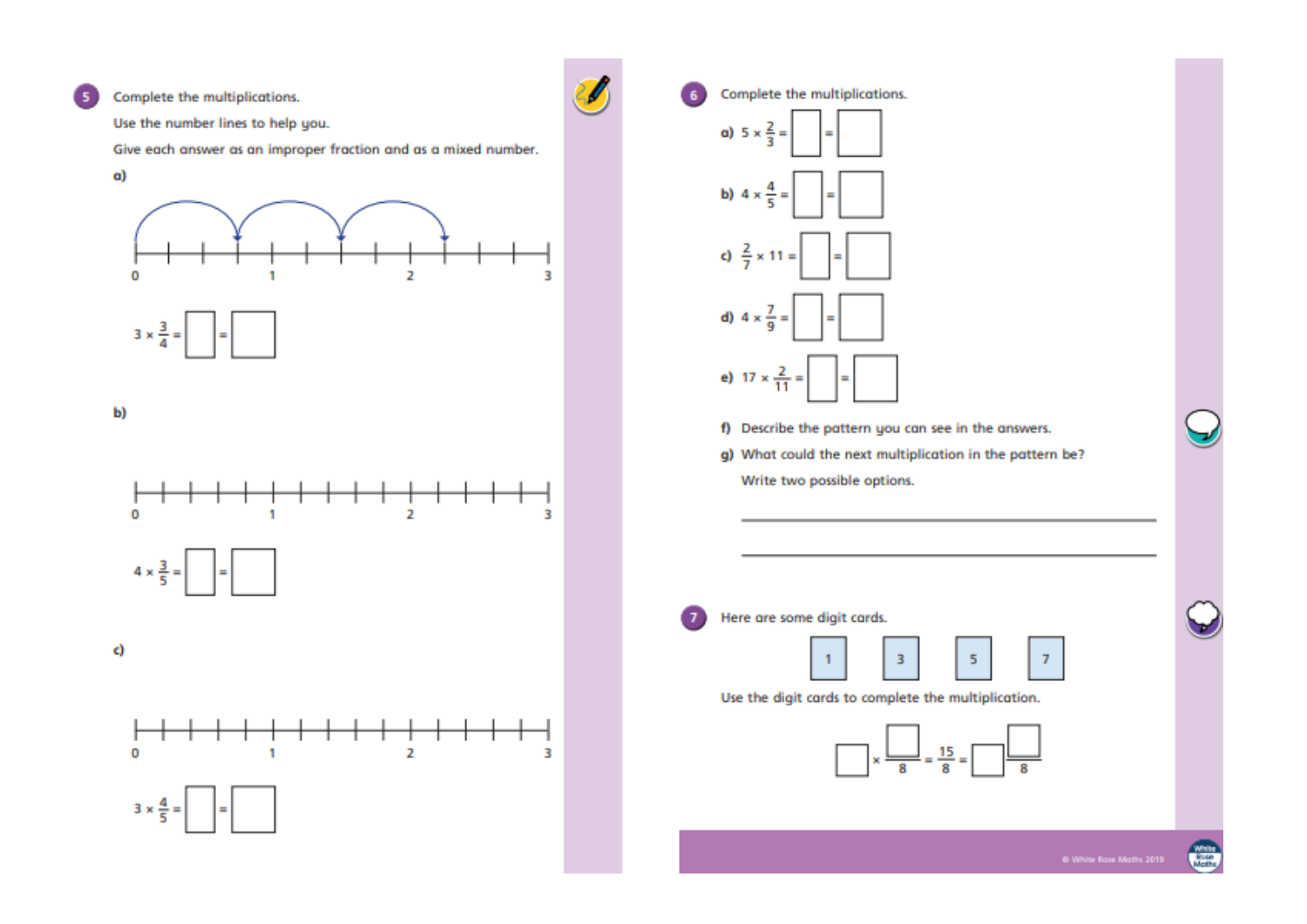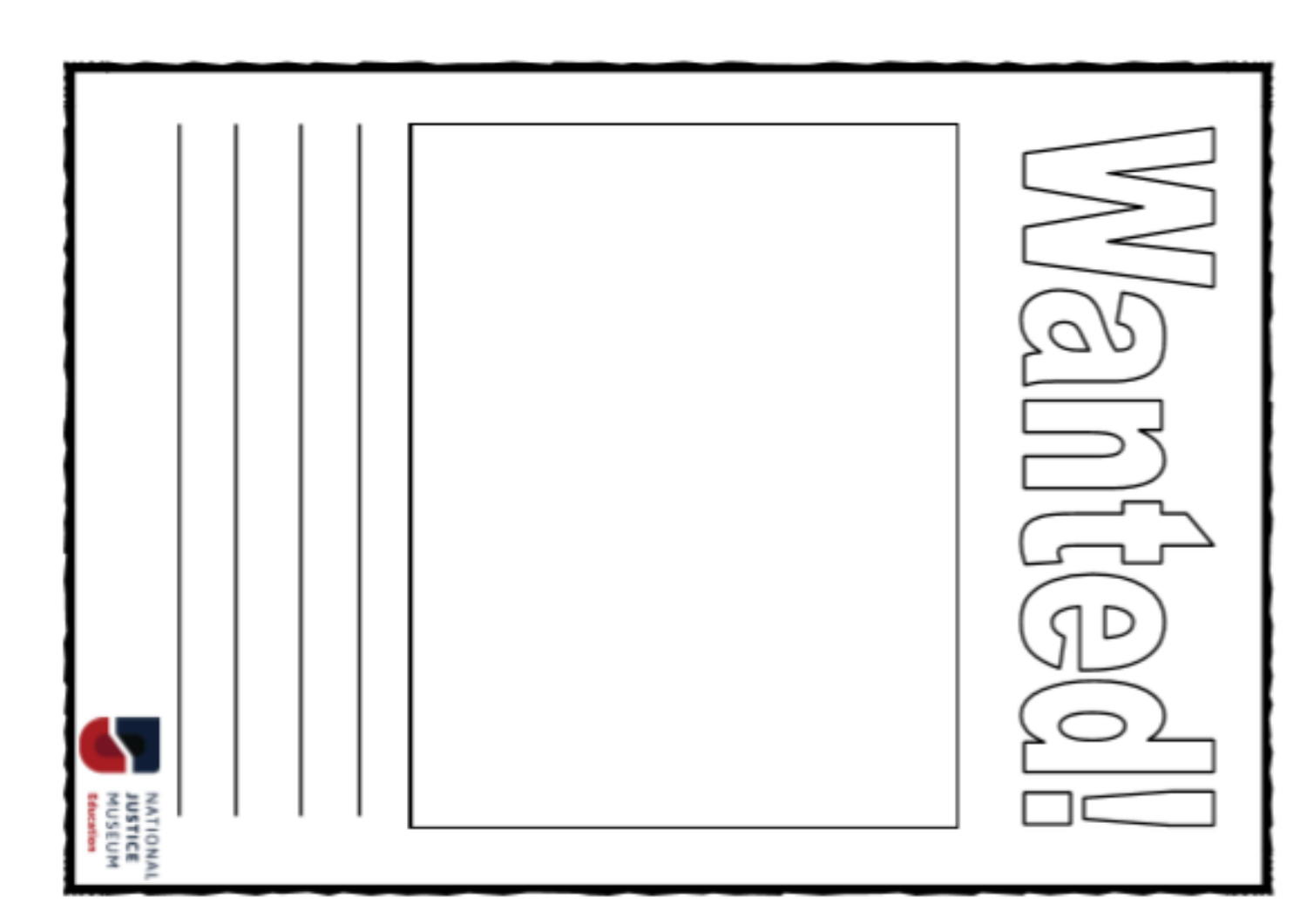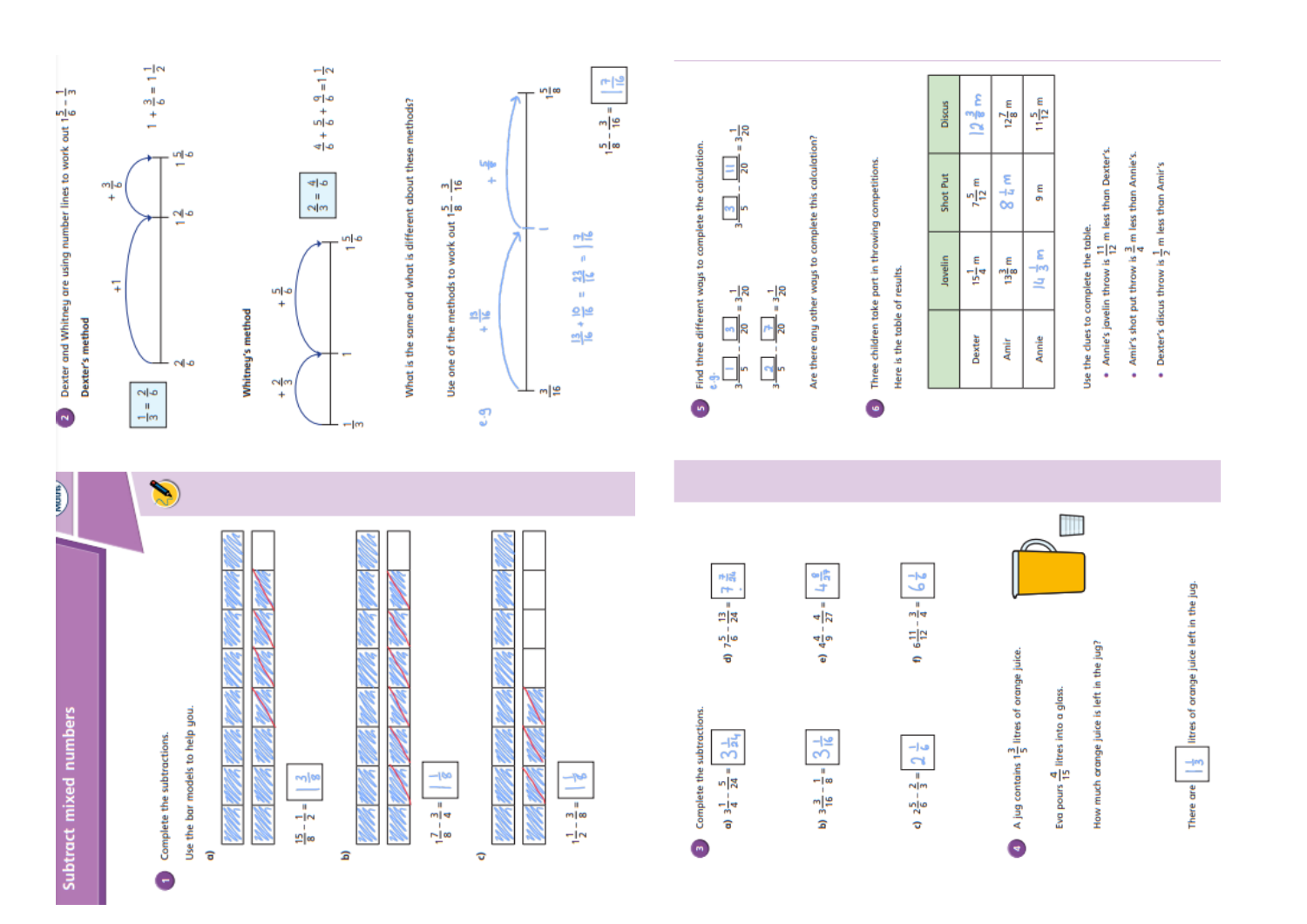